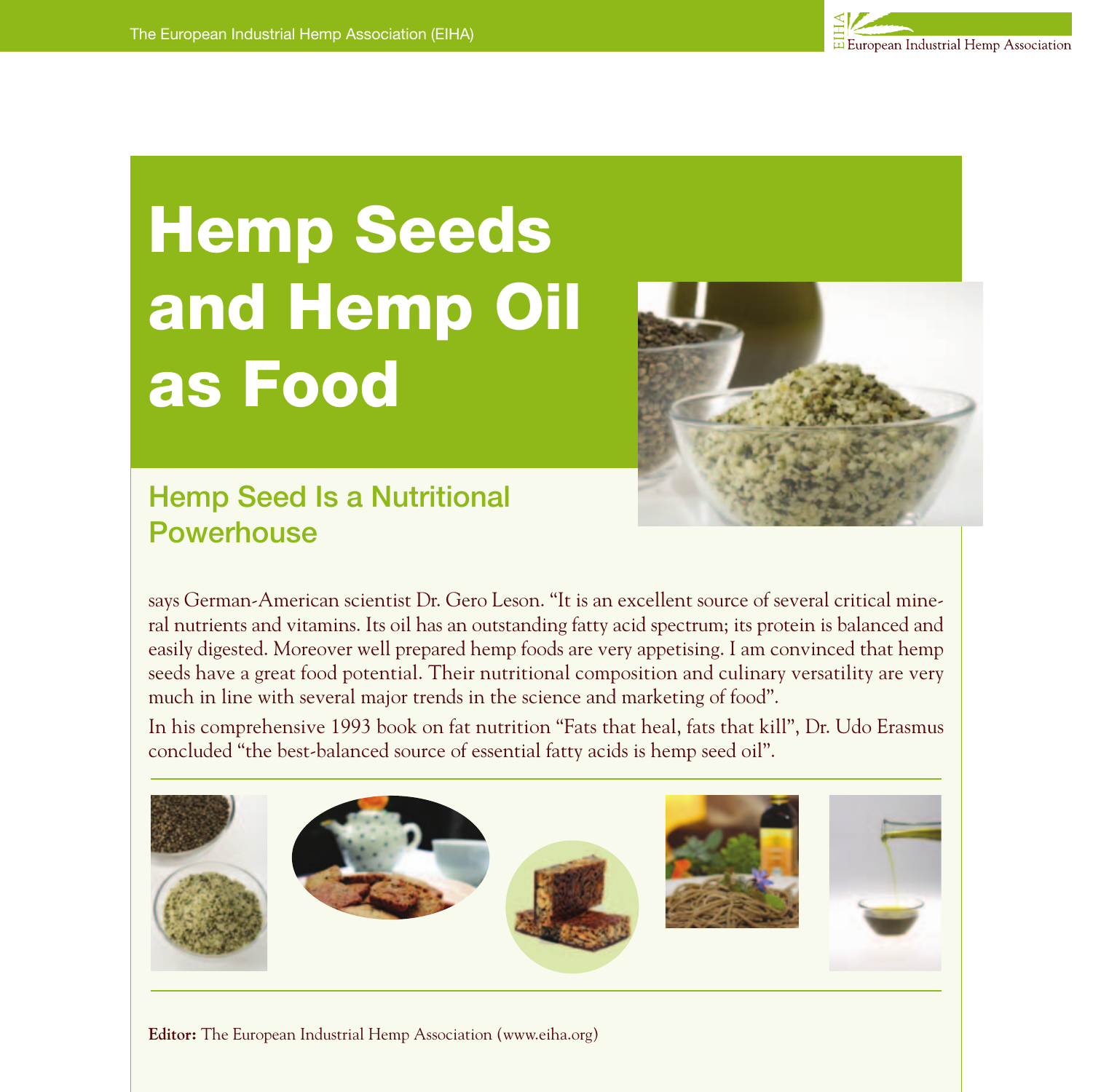

# **Hemp Seeds and Oil in Human Nutrition**

Hemp seeds and oil have been part of the human diet in Asia and Europe for at least 5,000 years. In China and in other hemp growing areas in Asia, hemp seeds remain as traditional foods. Yet, worldwide the currently largest use of hemp seeds is as feed for birds and fish.

In Europe and North America hemp seeds for food were rediscovered in the mid 1990s – concurrently with the reintroduction of hemp as a technical fibre crop. Since then, several studies have confirmed the high nutritional quality of hemp seeds and their products. Hundreds of such products are now available in stores and on the Internet, annual market growth is consistently more than 15 %. Today, the combined annual hemp seed production in Canada and Europe is more than 20,000 tonnes – and growing.

Clinical studies on actual health benefits from eating hemp foods are still rare. Yet, their findings and the known nutritional composition of hemp seeds promises various health benefits, as part of a balanced diet.

This booklet introduces hemp seeds as a modern food staple – and the commercial materials made from them: cold pressed oil, shelled seeds (or hemp nuts), flour and protein powder.

#### The European Industrial Hemp Association (EIHA)

EIHA was originally founded as an association of the members of the European hemp industry. Regular members include primary hemp processors in the EU. Associate members may be associations, research organisations and companies and individuals working in the area of hemp and other natural fibres. Founded in 2005, EIHA today has 7 regular and more than 60 associated members from 30 countries.

EIHA was founded to give industry a voice at the European Commission in Brussels. It has rapidly become a respected industry association that provides effective lobbying and serves as an information bank. The annual EIHA conference has become an attractive opportunity for members and visitors to meet, learn about developments and exchange views with their colleagues.

More Information at www.eiha.org

#### Join EIHA and support the Hemp Industry. $\overline{\mathbf{u}}$  European Industrial Hemp Association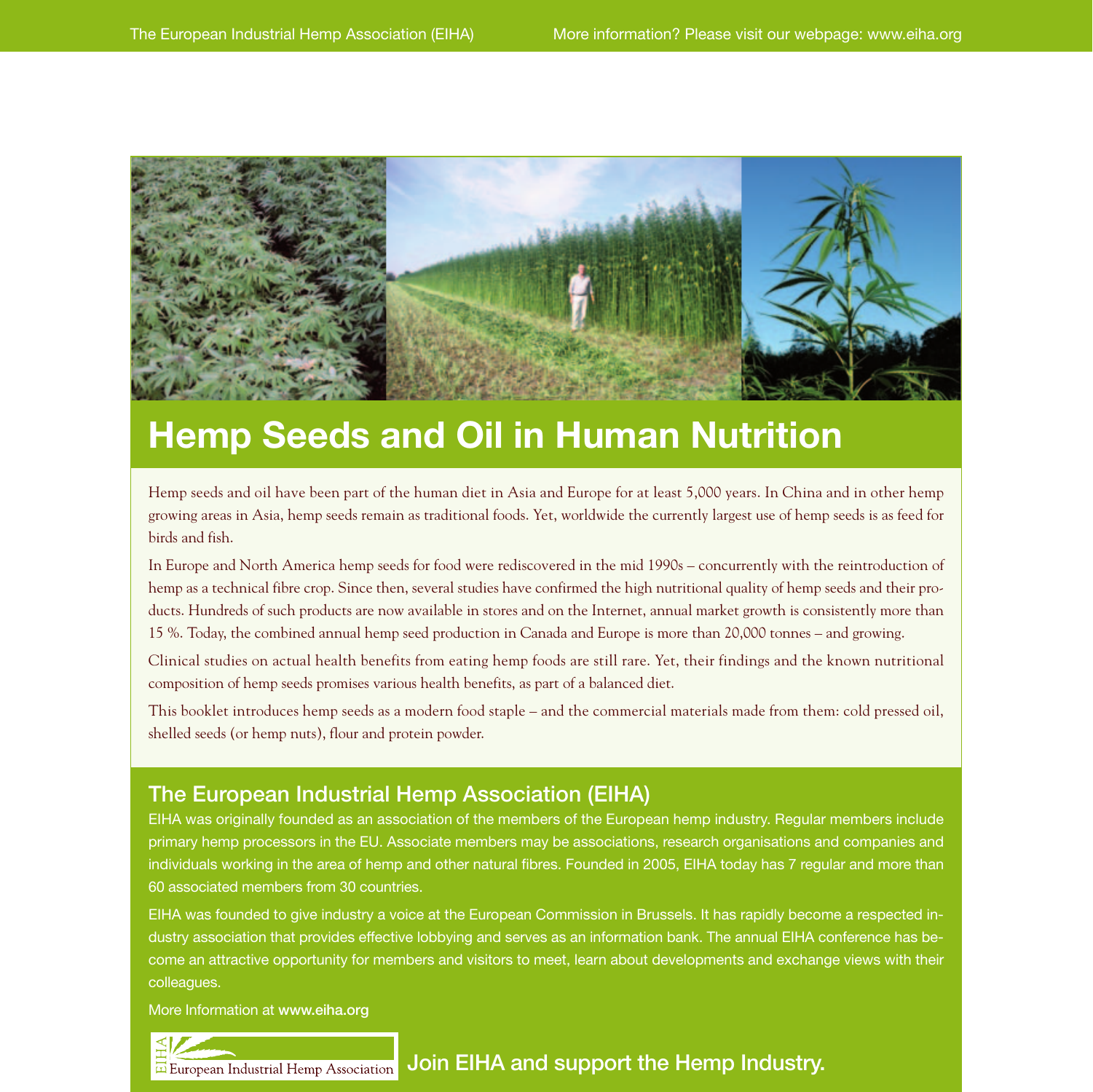

#### Hemp Oil – excellent and unique fatty acid spectrum

Today's hemp oil is typically a cold-pressed gourmet oil from mature, well-dried seeds. Its most unique nutritional feature is the "almost perfect" balance of the omega-3 and omega-6 essential fatty acids plus the presence of two "higher" omega-3 and -6 fatty acids, stearidonic acid (SDA) and gamma linoleic acid (GLA). These offer known health benefits and are found in only a few other vegetable oils – yet nowhere as balanced and tasty as in hemp oil.

A gross imbalance in the omega-3/6 ratio in the Western diet is now considered an important contributor to the high occurrence of inflammatory, cardiovascular, skin and even mental disorders. As a balanced source of these fatty acids, hemp oil and seeds can help reduce their occurrence, in good taste.

#### Hemp Protein – high quality

Hemp seeds and the seed cake flour contain a high quality protein. It is easily digestible, and contains all essential amino acids in a balanced ratio that satisfies the protein needs of adults. Commercially available protein flour and powders are high in protein and dietary fibre. They are used in shakes and smoothies, as well as for baking.

#### Minerals, Vitamins and other **Micronutrients**

Hemps seeds, nuts and flour also offer a bonanza of micronutrients that are often lacking in our diet. These hemp seed materials are good or even excellent sources of magnesium, manganese, iron, zinc and potassium – and of several B1, B3 and B5 vitamins. Hemp seeds also contain significant amounts of phytosterols and of tocopherols, i.e. members of the Vitamin E complex.

Overall, the nutritional richness and culinary versatility of hemp seeds and their products make them an excellent basis for a healthy diet and a range of food products.

| Seeds (per 100 gram)                                            |                     |  |
|-----------------------------------------------------------------|---------------------|--|
| Energy content:                                                 | 580 kcal (2,430 kJ) |  |
| Fat:                                                            | 45 g                |  |
| Protein:                                                        | 35q                 |  |
| <b>Total Carbohydrate:</b>                                      | 8 g (Fibre: 6 g)    |  |
| Ash:                                                            | 6g                  |  |
| Selected Minerals and Vitamins (in percent of daily value, DV): |                     |  |
| Phosphorus:                                                     | 130 %               |  |
| Magnesium:                                                      | 150 %               |  |
| Manganese:                                                      | 450 %               |  |
| Iron <sup>-</sup>                                               | 90 %                |  |
| Zinc:                                                           | 60 %                |  |
| Vit B1 (thiamine):                                              | 90 %                |  |
| Vit B3 (niacine):                                               | 30 %                |  |
| Vit B5 (panthotenic acid):                                      | 90 %                |  |
| Vit E (tocopherol):                                             | 20 %                |  |
|                                                                 |                     |  |

**Typical Nutritional Composition of Shelled Hemp**

#### **Fatty acid composition of Hemp Oil \***

| Unsaturated fatty acids:                        | $~100\%$   |
|-------------------------------------------------|------------|
| Oleic acid (18:1 omega-9):                      | $10 - 15%$ |
| Linoleic acid (18:2 omega-6, essential):        | $55 - 60%$ |
| Alpha-linolenic acid (18:3 omega-3, essential): | $17 - 20%$ |
| Gamma-linolenic acid (18:3 omega-6):            | $2 - 4 %$  |
| Stearidonic acid (18:4 omega-3):                | $0.5 - 2%$ |
| <b>Saturated fatty acids</b>                    | $~10\%$    |

\*Varies with hemp variety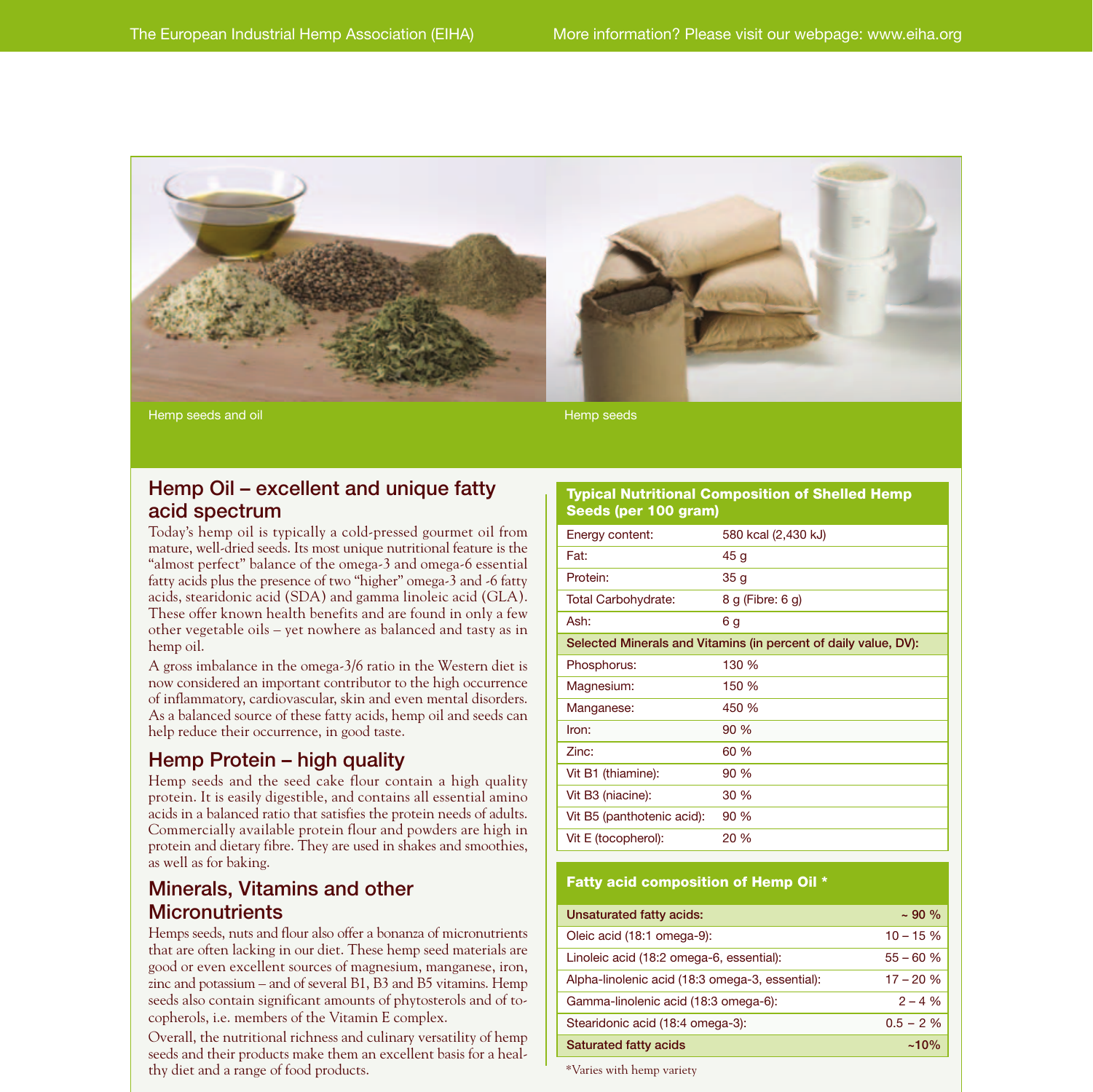

### Hempro International Manitoba Harvest





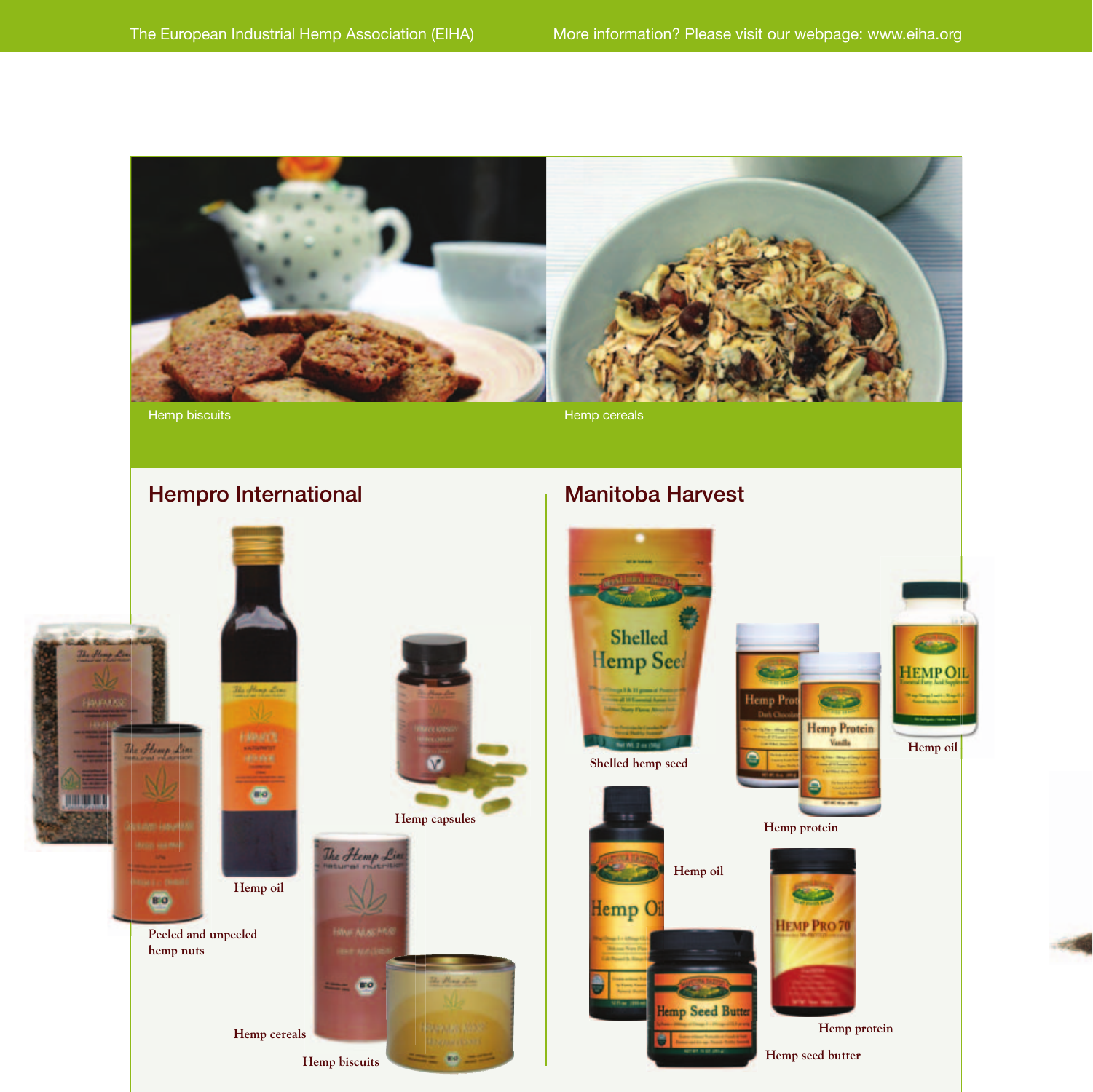